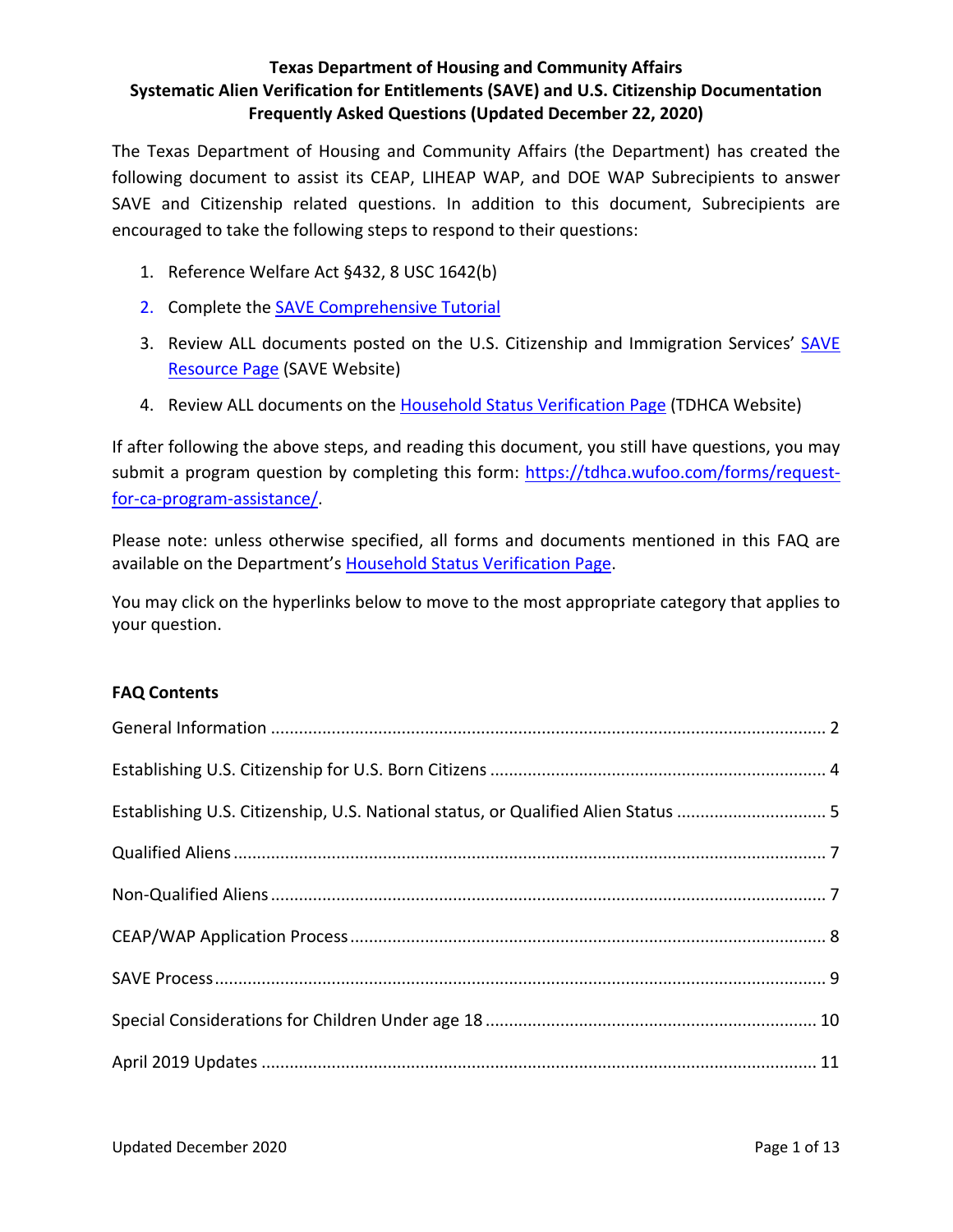### <span id="page-1-0"></span>**General Information**

- **1. Where can I find the SAVE and U.S. Citizenship webinar on the Department website?** The Department webinar and slides are posted to the Household Status Verification webpage. Additionally, the Department requires all [SAVE](https://www.uscis.gov/save/save-resources/save-webinars) users to complete the SAVE [Webinar](https://www.uscis.gov/save/save-resources/save-webinars) and print out the certification of completion for future monitoring.
- **2. What about situations not covered in this FAQ?**

It is not possible for the Department to create guidance that captures every unique scenario that subrecipients may encounter. **If your question is not answered by the posted guidance**, please submit a program question by completing this form: <https://tdhca.wufoo.com/forms/request-for-ca-program-assistance/>

**3. Do Subrecipients have to verify U.S. Citizenship, U.S. National status, or Qualified Alien Status for everyone in the household?**

YES—only U.S. Citizen, U.S. National, or Qualified Alien household members are eligible for assistance.

- **4. Are we required to complete a new** *Systematic Alien Verification for Entitlements (SAVE) System and U.S. Citizenship/U.S. National Applicant Certification Form (Household Status Verification Form) for WAP and CEAP* **each program year?** A Household Status Verification Form is required. US Citizens/US Nationals verifications may be carried forward to successive program years, as this verification must only be obtained once. Any household members who must be validated via the SAVE System must be verified each program year, and a printout of the verification must be in the client file. Check that there are no changes to household members. Verification of Citizenship and Identification must be obtained for any new household members on a new Household Status Verification Form. WAP applications must contain a new SAVE verification printout each year and accuracy of the other Household members every 12 months.
- **5. Will there be any alternative verification process or allowable documentation (when the primary documents are not available) for the following populations: victims of natural disasters or fires, or people fleeing domestic violence?** These individuals should be referred to CSBG for emergency assistance.
- **6. Do we have to retain copies of the documents used to establish proof of U.S. Citizenship, U.S. National status, or Qualified Alien Status?** Subrecipients must request documentation that will establish U.S. Citizenship, U.S. National status, or Qualified Alien Status for each member of a household applying for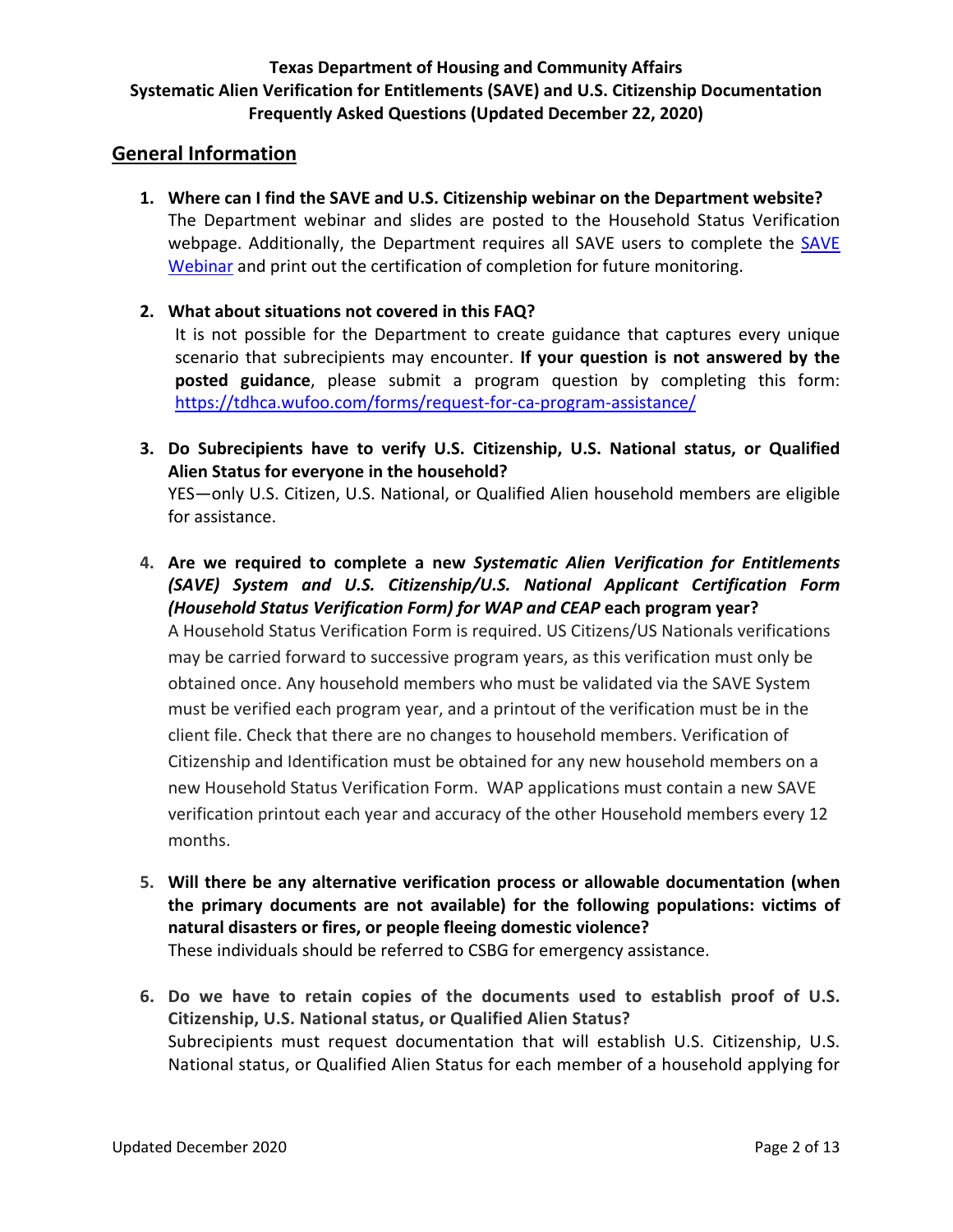CEAP or WAP assistance and use the *Certification Form* to record the documents used for each household member.

- If the household member is a U.S. born citizen, do not use the SAVE system and do not retain copies of the documents.
- If the household member is a Qualified Alien, use the SAVE system to verify the document being presented to establish Qualified Alien status:
	- o If the client is verified immediately by the system, print out the results screen and place them in the client file with the *Certification Form* and do not retain copies of the documents.
	- o If a household member is not verified immediately, perform additional verification steps, print out the results screen and place in the client file with the *Certification Form*. Until all household members are verified the application is considered incomplete.
	- o If after all verification steps are completed the household member is still not verified, provide information on contacting USCIS and document in case notes.

## **7. Is the** *Certification Form* **effective retroactively?**

No. You do not need to change previous versions of the *Certification Form* that were used.

However, if you want to destroy the documentation of U.S. citizenship, U.S. National Status, and Qualified Alien status that you currently have in your files, you must update your files to include the new version of the *Certification Form*. The *Certification Form* needs to be filled out completely, including the name of the documents used to establish U.S. Citizenship, U.S. National status, or Qualified Alien Status for each household member, and signed by the agency staff who verified the documents.

This form, coupled with the original *Certification Form* signed by the applicant, would provide sufficient documentation that U.S. Citizenship, U.S. National status, or Qualified Alien Status was properly established for each household member.

If you elect to destroy the copies of documentation previously used to establish U.S. Citizenship, U.S. National status, or Qualified Alien Status, you must ensure that it is securely disposed of, i.e. shredded prior to disposal or Subrecipients may use a secure shredding service.

**8. Do copies of documents used to establish U.S. Citizenship, U.S. National status, or Qualified Alien Status need to be retained in the case file?**

Proper documentation will consist of a completed and signed, by both the applicant and agency staff, *Certification Form* placed in the client file. Copies of documentation do not need to be retained.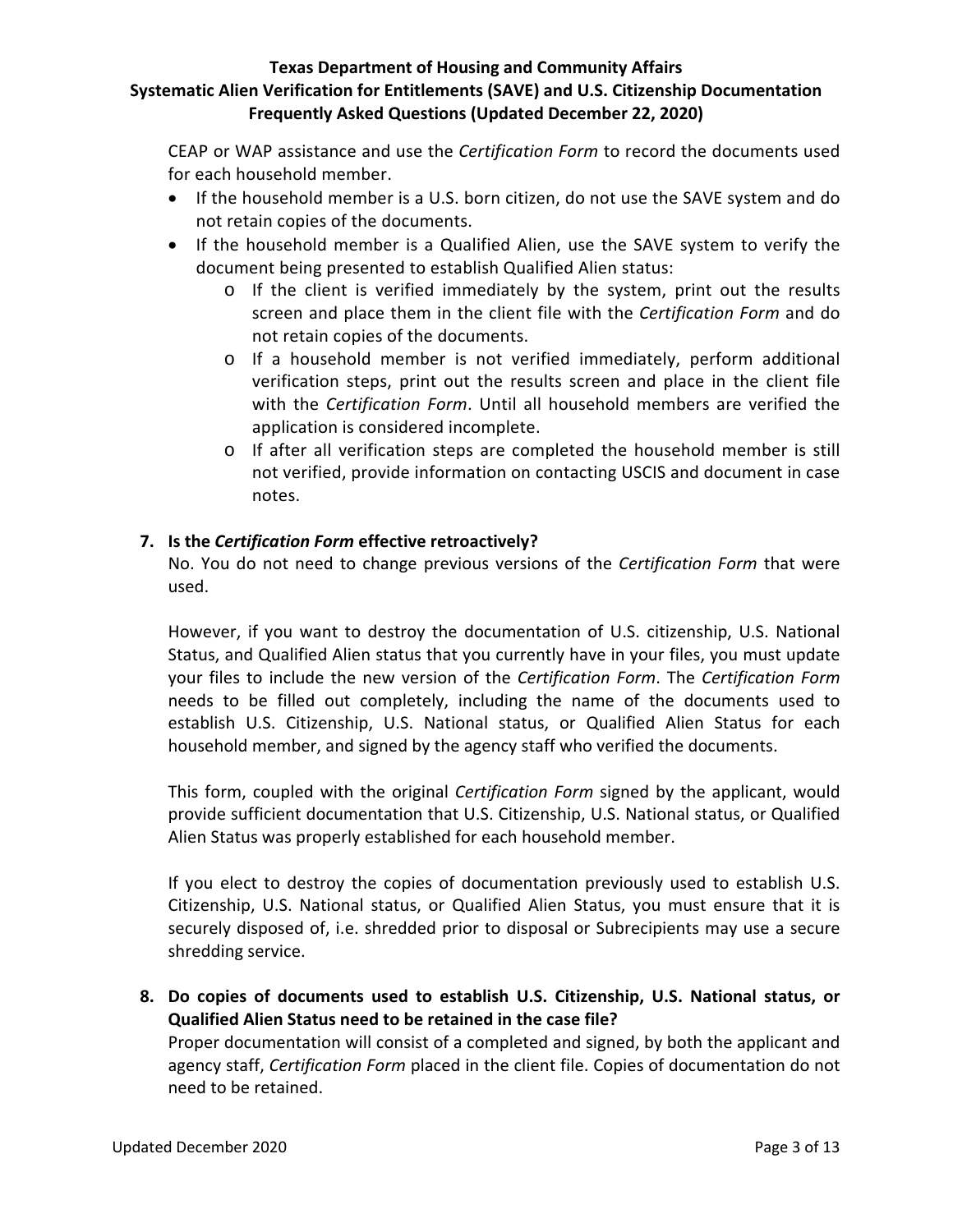**9. We have a number of elderly clients/applicants who apply for services via an authorized representative due to their inability to take care of this on their own. In this type of case, will the authorized representative be able to sign the verification form on behalf of the elderly applicant and provide the applicant's documents?** Only individuals who have documented power of attorney, legal guardian, or parental control may sign on behalf of a client. Otherwise, the client must sign all necessary documents or the application is incomplete.

*[Back to Top](#page-0-0)*

### <span id="page-3-0"></span>**Establishing U.S. Citizenship for U.S. Born Citizens**

- **10. What are the acceptable forms of documentation for establishing U.S. citizenship?** Please refer to the *Acceptable Documentation for Establishing United States Citizenship and Identity for CEAP and WAP* (*the Matrix*) found on the Department's Household Status Verification Page.
- **11. Are Birth Certificate Cards acceptable documentation for establishing U.S. citizenship?**  Per the *Matrix*, birth certificate cards issued by the appropriate State Bureau of Vital Statistics or equivalent agency from a U.S. state or local government, a U.S. commonwealth or territory, or the District of Columbia are acceptable forms of documentation of U.S. citizenship or U.S. National status.
- **12. If the copy of the Birth Certificate does not have a seal, is it acceptable documentation for establishing U.S. citizenship because it was issued by a U.S. State?**

Yes, photocopies are acceptable, as well as birth certificates or records without a seal, as long as they were issued by the appropriate State Bureau of Vital Statistics or equivalent agency from a U.S. state or local government, a U.S. commonwealth or territory, or the District of Columbia.

#### **13. Can birth certificates issued by a U.S. hospital be used to establish U.S. citizenship?**

You have to read the fine print on birth certificates issued by hospitals. Different states have different rules. Some states allow hospital districts (which are considered local government entities) to issue birth certificates. If the birth certificate indicates that the certificate is a souvenir or if it states that the birth will be filed with the state (or local government entity in some places), it is not acceptable and you have to get the official certificate.

**14. Can baptismal forms (with the place of birth listed) issued by the applicants' religious institution be used to establish U.S. citizenship?**

No. A baptismal form is not the same as a birth certificate in that the form would not be issued by a State Bureau of Vital Statistics or equivalent agency from a U.S. state or local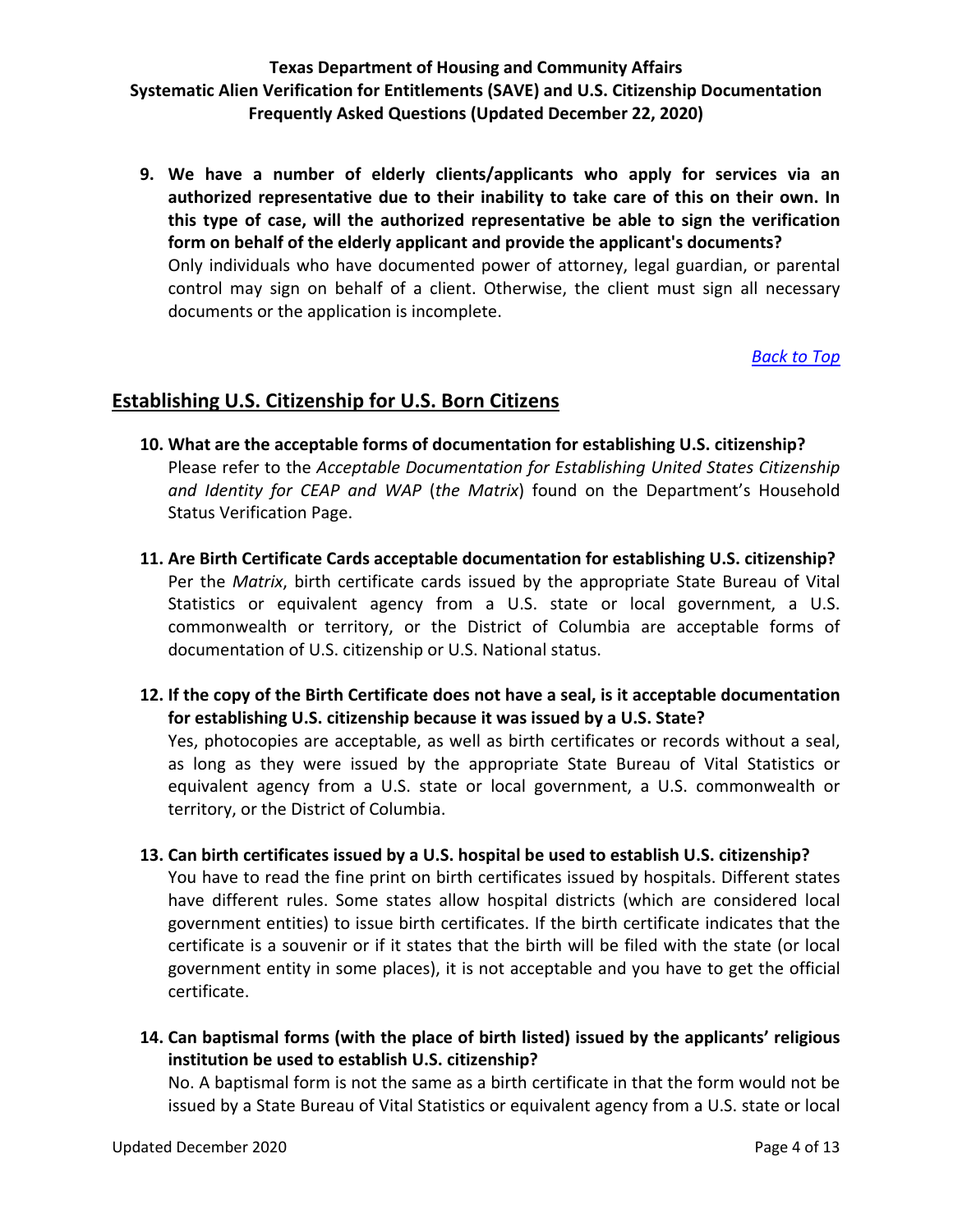government, a U.S. commonwealth or territory, or the District of Columbia. It can be used to establish citizenship if in conjunction with another piece of secondary documentation, as referenced in the *Matrix*.

**15. Can the Texas Election Identification Certification (EIC) be used as proof of U.S. citizenship or identity?**

No. Texas has established that the EIC is not valid for identification purposes (this is stated on the EIC itself) and thus the Department has determined that it cannot be used for proof of U.S. citizenship or identity. Refer to the *Matrix* for a complete list of acceptable primary and secondary documentation of for U.S. born citizens.

**16. EXAMPLE SCENARIO: Mr. John Smith comes in to apply for CEAP/WAP. He was born, raised, and lived his entire life in beautiful Arlen, TX. He is 80 years old and has no idea where his birth certificate is, but he does have a Texas driver's license with no other supporting documentation. As the caseworker, I know all this information to be true because I've known him his whole life. Do we have to deny him services because he can't provide documentation to establish his citizenship?**

As with all clients, when Mr. Smith comes in, his U.S. Citizenship, U.S. National status, or Qualified Alien Status must be determined. Please refer to the *Matrix* for a complete list of acceptable primary and secondary documentation for U.S. born citizens. Unfortunately, if he does not have these, he will need to obtain the proper documentation. The Department has attempted to provide as many ways as possible for an applicant's U.S. Citizenship, U.S. National status, or Qualified Alien Status to be established. There will be some learning/growing pains with both the Subrecipient staff and the clients, but this is a rule for which we must show compliance.

### **17. What is a form DS-10?**

This is a U.S. Department of State form (available at [http://eforms.state.gov\)](http://eforms.state.gov/) that can be used as a secondary citizenship document. It must be notarized. This form provides a way for an "identifying witness" to describe what they know about the birth facts of person they are identifying. This should be someone that has first-hand knowledge of the household member's birth in the U.S. Please note: this document should be used as a last resort and taken very seriously by everyone involved if it is used.

*[Back to Top](#page-0-0)*

# <span id="page-4-0"></span>**Establishing U.S. Citizenship, U.S. National status, or Qualified Alien Status**

**18. What forms of documentation will household members need to provide for us to review to establish U.S. Citizenship, U.S. National status, or Qualified Alien Status?** Refer to the *Matrix* for a complete list of acceptable primary and secondary documentation of for U.S. born Citizens and U.S. Nationals and the SAVE Commonly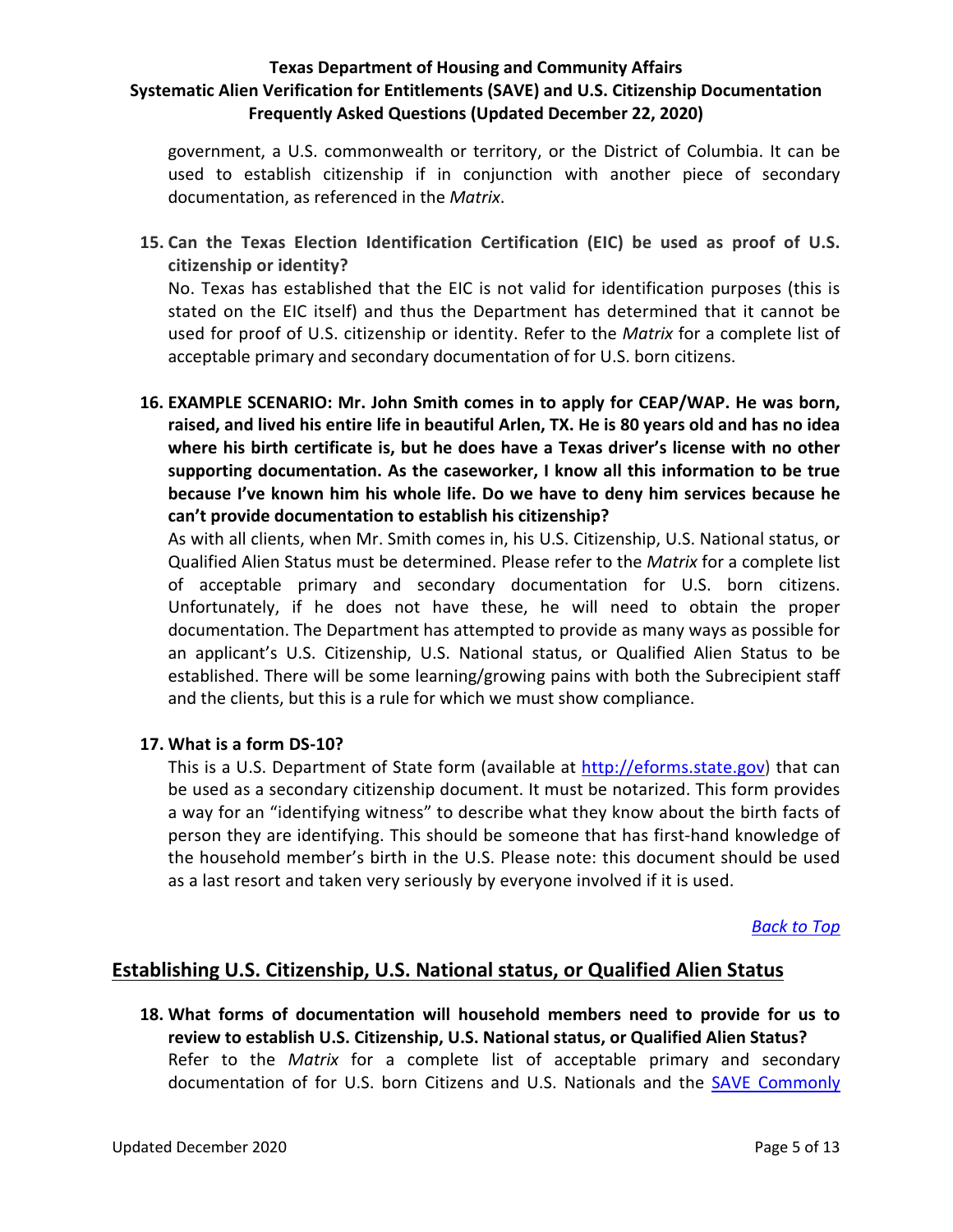[Used Immigration Documents](https://www.tdhca.state.tx.us/community-affairs/docs/SAVEGuideCommonlyusedImmigrationDocs.pdf) (PDF file) for acceptable documentation for Qualified Aliens.

If a U.S. Citizen does not have any of the primary or secondary docs, then the following link will give them information on how to go about collecting those documents: [http://www.uscis.gov/sites/default/files/USCIS/Resources/A4en.pdf.](http://www.uscis.gov/sites/default/files/USCIS/Resources/A4en.pdf) This is a two page document that explains who to contact to request different types of forms/certifications regarding U.S. citizenship, which some clients will have to do.

Remember, if the client is a U.S Citizen/U.S. National or Qualified Alien, document identification presented on the *Certification Form* and, assuming the client is otherwise eligible under the applicable program, deliver services. Place the *Certification Form* in the client file. Subrecipients do not need to keep copies of the documentation.

**19. Will a Social Security card be sufficient for verification of U.S. Citizenship, U.S. National status, or Qualified Alien Status?**

No. A Social Security card alone is not acceptable documentation for proof of U.S. Citizenship, U.S. National status, or Qualified Alien Status. Refer to the *Matrix* for a complete list of acceptable primary and secondary documentation for U.S. born citizens and the [SAVE Commonly Used Immigration Documents](https://www.tdhca.state.tx.us/community-affairs/docs/SAVEGuideCommonlyusedImmigrationDocs.pdf) (PDF file) for acceptable documentation for Qualified Aliens.

## **20. Can award letters for Social Security retirement benefits (SS), Supplemental Security Income (SSI), or Social Security Disability Insurance (SSDI) be used to establish U.S. Citizenship, U.S. National status, or Qualified Alien Status?**

No. The receipt of SS, SSI or SSDI will impact the income qualification of the client, but those award letters are not on the list of acceptable documentation for proof of U.S. Citizenship, U.S. National status, or Qualified Alien Status; those clients would still need to go through the same process as all other household members.

**21. Can TANF or food stamp (SNAP) award letters be used to establish U.S. Citizenship, U.S. National status, or Qualified Alien Status?**

No. Different programs have different requirements for what is acceptable for verification. Keep in mind, there are certain categories of people that must be determined, so TANF/SNAP award letters, or similar documents, cannot be used as verification of U.S. citizenship. Refer to the *Matrix* for a complete list of acceptable primary and secondary documentation of for U.S. born citizens and the SAVE Commonly [Used Immigration Documents](https://www.tdhca.state.tx.us/community-affairs/docs/SAVEGuideCommonlyusedImmigrationDocs.pdf) (PDF file) for acceptable documentation for Qualified Aliens.

**22. Can expired documents be used to establish U.S. Citizenship, U.S. National status, or Qualified Alien Status?**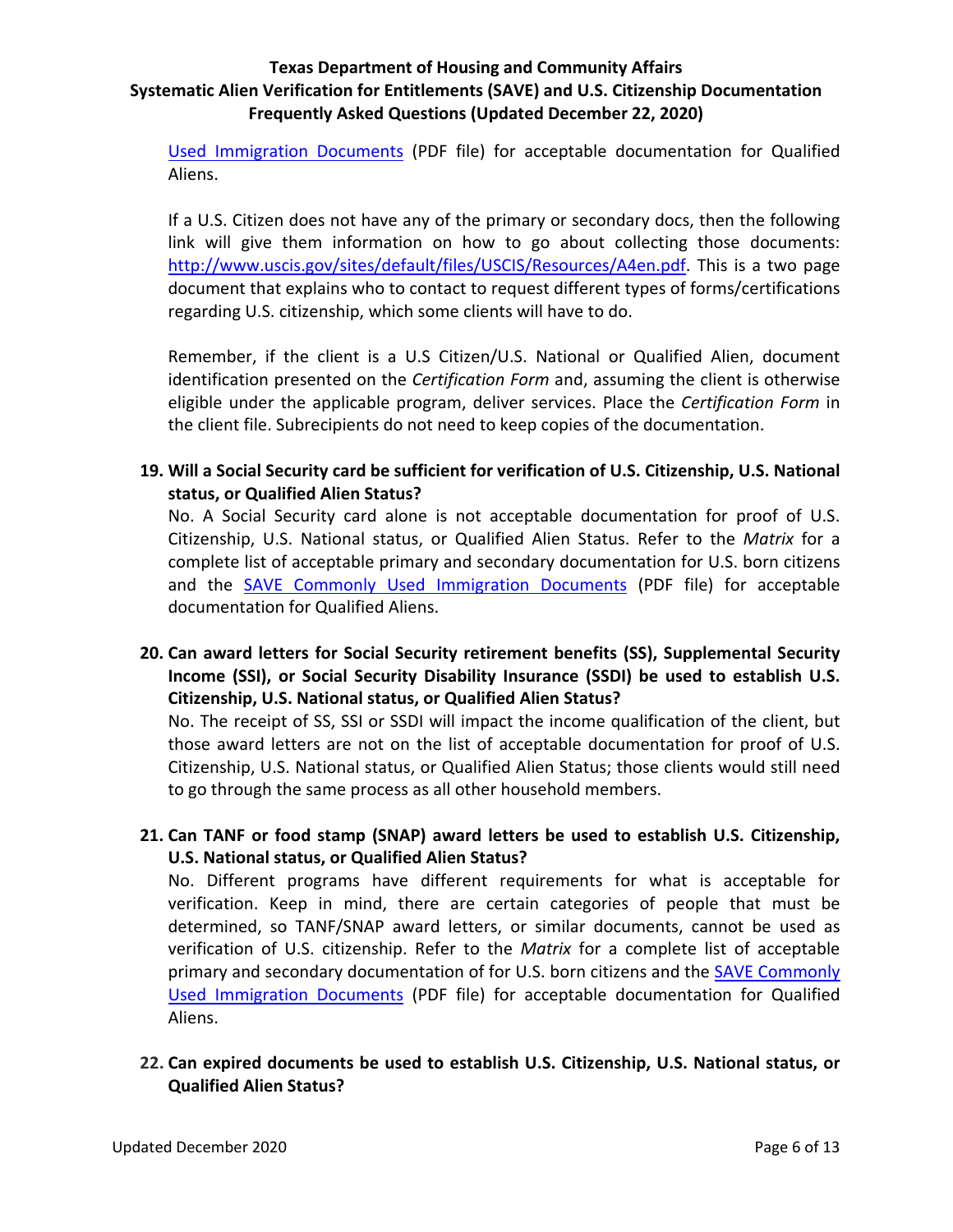Refer to the *Matrix* for a complete list of acceptable primary and secondary documentation of for U.S. born citizens and the [SAVE Commonly Used Immigration](https://www.tdhca.state.tx.us/community-affairs/docs/SAVEGuideCommonlyusedImmigrationDocs.pdf)  [Documents](https://www.tdhca.state.tx.us/community-affairs/docs/SAVEGuideCommonlyusedImmigrationDocs.pdf) (PDF file) for acceptable documentation for Qualified Aliens.

*[Back to Top](#page-0-0)*

## <span id="page-6-0"></span>**Qualified Aliens**

### **23. Who is a Qualified Alien?**

Qualified Aliens are defined in 10 TAC §6.2(45): Qualified Alien--A person that is not a U.S. Citizen or U.S. National and is described at 8 U.S.C. §1641(b)

**24. If an applicant presents a birth certificate listing them born in another country and has a government issued ID Card, can we assist them under CEAP/WAP without going through the SAVE System?**

Not necessarily. They could be considered a U.S. National or U.S. Citizen if the birth certificate lists them being born in one of the U.S. Commonwealths and Territories listed here:

- 1. Puerto Rico
- 2. U.S. Virgin Islands
- 3. American Samoa (including the Swains Island)
- 4. Guam
- 5. The Panama Canal Zone between February 26, 1904 October 1, 1979 (if at least one parent was a U.S. Citizen)
- 6. The Commonwealth of the Northern Mariana Islands after November 3, 1986
- 7. The Philippines before July 4, 1946

The individuals described above should provide the same documentation as any other U.S. Citizen. Refer to *the Matrix* for the complete list of acceptable documentation.

If they were born in a foreign country to U.S. parents, they may have U.S. citizenship documented by a Consular Report of Birth Abroad, Certification of Report of Birth, or Certificate of Citizenship. Because Certificates of Citizenship can also be acquired through other means, they should be run through the SAVE system.

If they were born in a foreign country, and not to U.S. parents, they will need to present documentation of their Qualified Alien status and you will need to verify through SAVE.

*[Back to Top](#page-0-0)*

## <span id="page-6-1"></span>**Non-Qualified Aliens**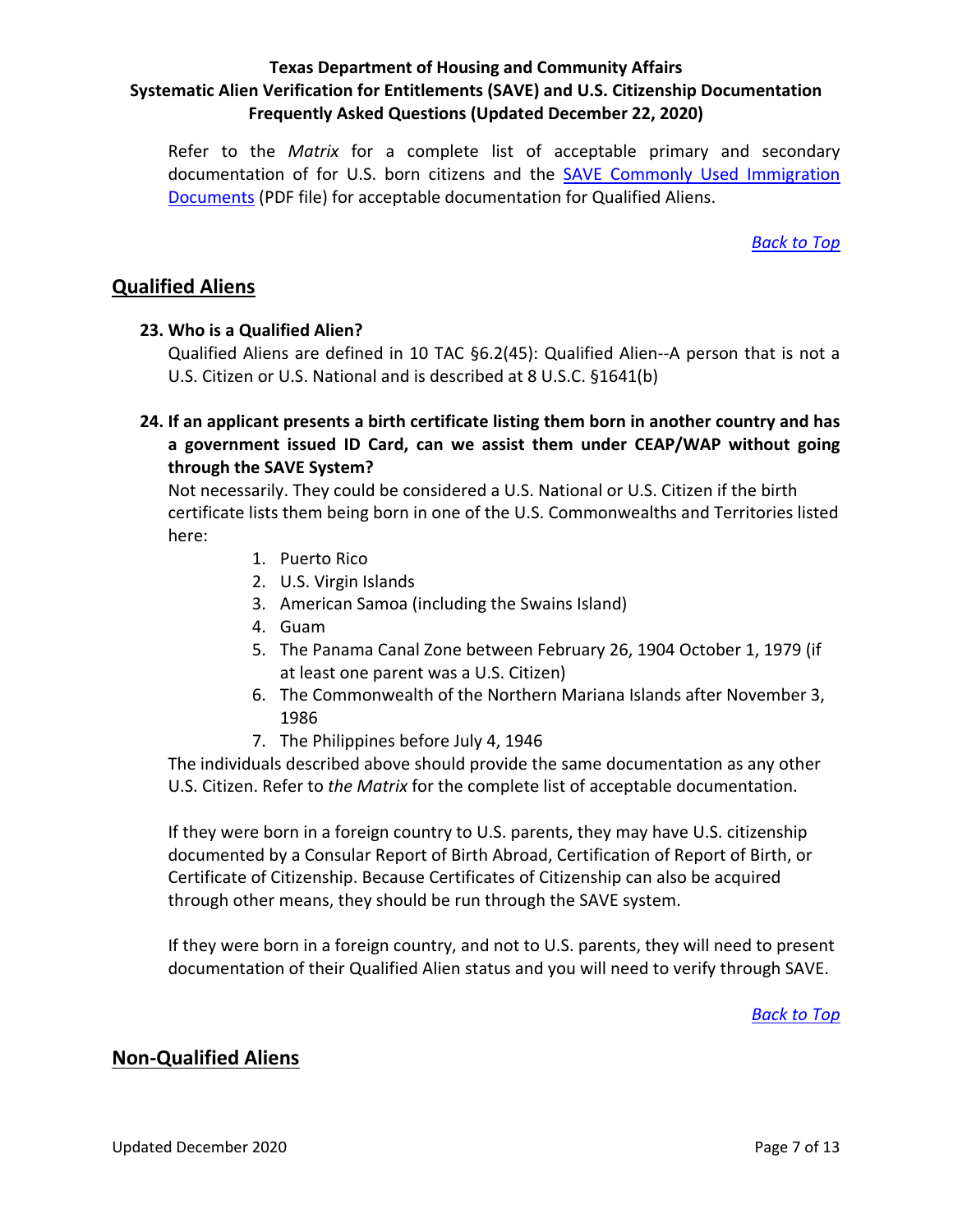**25. What if we complete the** *Certification Form* **and not all household members are U.S. Citizens, U.S. Nationals, or Qualified Aliens?**

Household income must include the income of all household members age 18 or older, regardless of U.S. Citizenship, U.S. National status, or Qualified Alien Status. When determining household size include only U.S. Citizens, U.S. Nationals, or Qualified Aliens.

- **26. If none of the adults in the household is U.S. U.S. Citizens, U.S. Nationals, or Qualified Aliens, can one of them still sign the application and the** *Certification Form?* Yes, one of the adults would sign since children under age 18 cannot sign.
- **27. If the only vulnerable household member is a Non-Qualified Alien, is the household still considered Vulnerable?**

No. This household would be treated as a non-vulnerable household for purposes of determining priority and benefits.

**28. If all household members are non-qualified aliens and we provide them services with a different program/fund like CSBG do we need to issue a denial letter?**

If you processed an application and the household does not qualify for CEAP/WAP due to household member(s) being Unqualified Aliens, you should issue a denial letter as you would for any other applicant denied assistance from the CEAP/WAP programs, and note the referral to other programs that may assist the client.

*[Back to Top](#page-0-0)*

# <span id="page-7-0"></span>**CEAP/WAP Application Process**

**29. What should we do in the case of applicants that do not bring all necessary documents to prove U.S. Citizenship, U.S. National status, or Qualified Alien Status?**

Just like any other required information, applications are not complete until the U.S. Citizenship, U.S. National status, or Qualified Alien Status can be determined for each household member. Subrecipients should develop a written policy regarding how long applicants have to return the necessary documentation before the application is denied and ensure that the policy is followed consistently for every application.

**30. I am unclear on whether we can provide assistance to an applicant who claims to be a U.S Citizen/U.S. National but does not have any documents to present. I understand we are to refer or assist them in obtaining documentation, but can we provide assistance with the current bill? Do we require them to present documentation in order to consider assistance with future months under UAC?** Until the U.S. Citizenship, U.S. National status, or Qualified Alien Status can be determined for each household member, the application is incomplete. You may use

other unrestricted funds or CSBG funds to assist until verification is complete. The only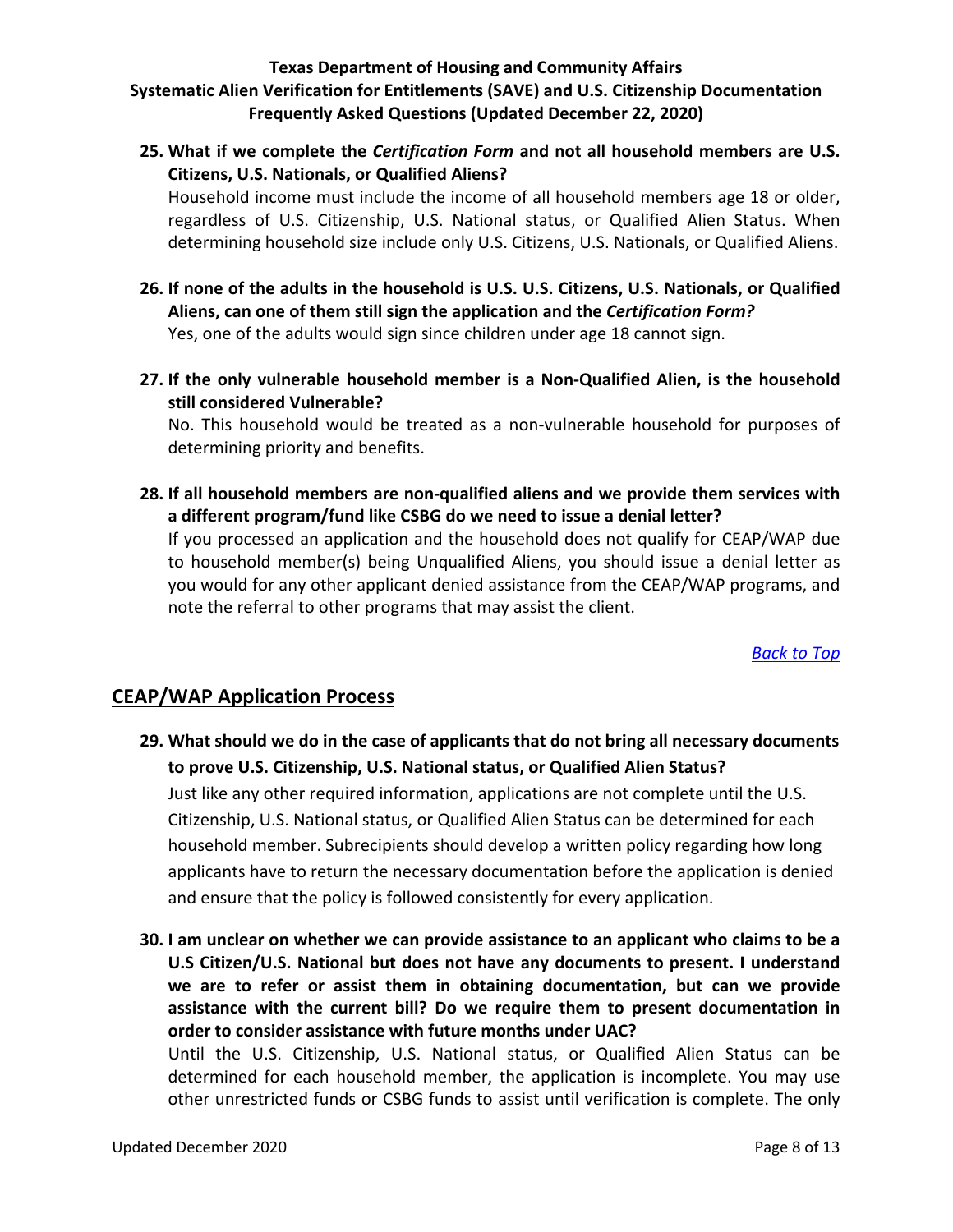exemptions are during certain emergency or crisis situations found in 10 TAC §6.3010(e): providing blankets for shelters, purchase of fans, AC, or generators; and 10 TAC §1.5 (with TDHCA waiver): transportation from disaster area to safety, or multifamily/shelter weatherization.

**31. In the case of U.S. Citizens who may have to contact an out of state entity to acquire a birth certificate, can we provide them with assistance and give them time to get a birth certificate?**

Until the U.S. Citizenship, U.S. National status, or Qualified Alien Status can be determined for each household member, the application is incomplete and CEAP/WAP services cannot be provided.

**32. Can we help people born in the U.S. who don't have the money to purchase a birth certificate?**

You may use available unrestricted funds to assist applicants in acquiring necessary documentation.

**33. Are we allowed to give out the** *Certification Form* **to be taken to the client so they can sign it remotely?**

Follow the same process you use for other documents that need to be signed by a client. For example, if you allow remote signing of an application for assistance, you can do the same for the *Certification Form*.

*[Back to Top](#page-0-0)*

## <span id="page-8-0"></span>**SAVE Process**

### **34. Is there a written manual on how to verify alien status?**

Please refer to the Household Status Verification Page, which has a variety of resources, as well as a link to the U.S. Citizenship and Immigration Services' [SAVE Resource Page](https://www.uscis.gov/save/resources) which has tutorials and reference materials and walks you through exactly how to use the SAVE system to verify status.

**35. Are we expected to inform immigration and/or customs enforcement when we encounter unauthorized immigrants?**

NO! We are not a law enforcement program, so that is not required. In the same manner, if an applicant provides a document that appears to be fake, explain why that document is not acceptable and return the document to the applicant. Do not keep it or try to destroy it. That is outside the scope of this program requirement.

### **36. Please verify that there is no cost to the Subrecipient.**

At this time, the Department is paying all costs related to searches performed through the SAVE system.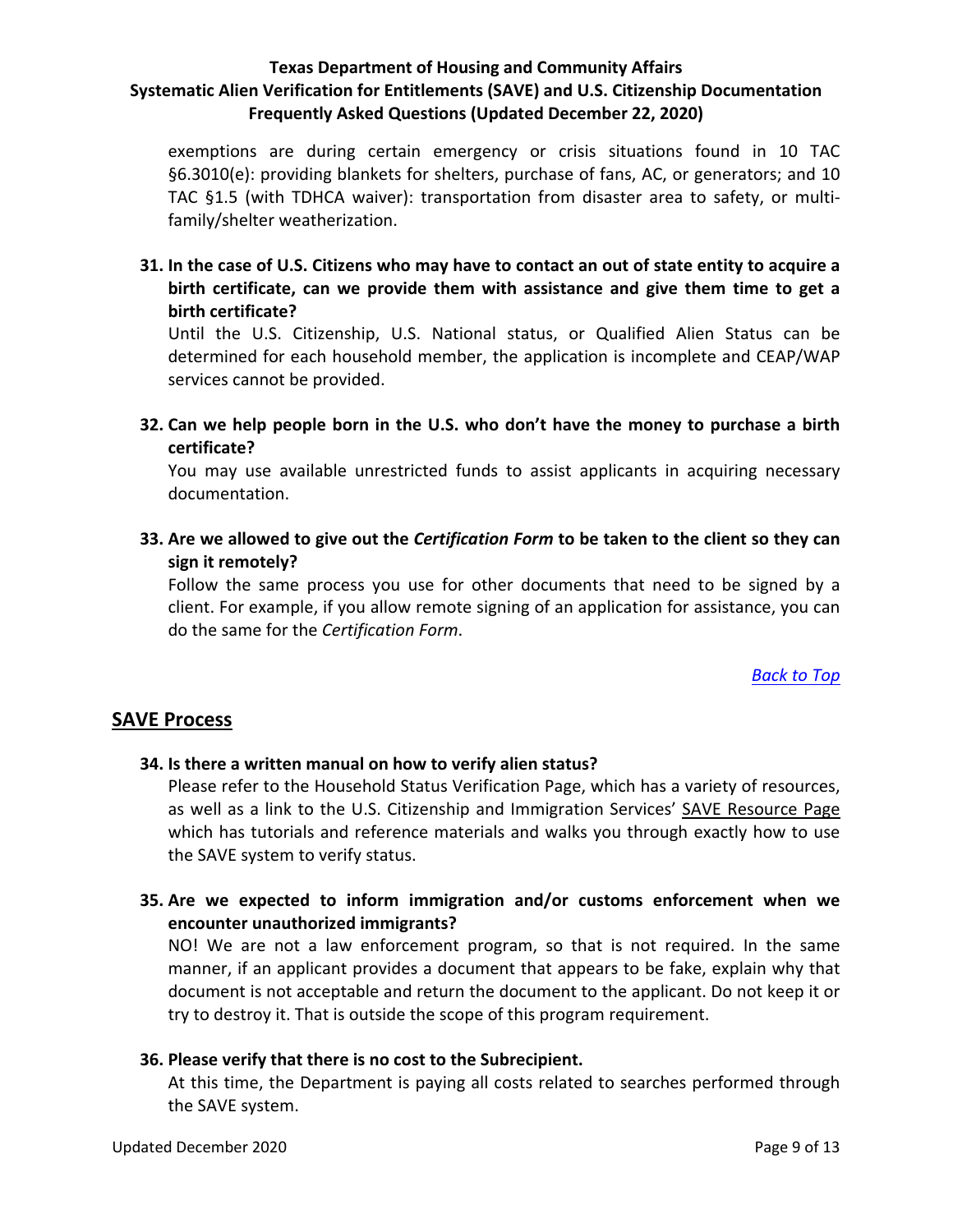#### **37. Do I need to run all household members through the SAVE system?**

No. Household members that were not born in a U.S. state, a U.S. commonwealth or territory, or the District of Columbia must have their documentation run through the SAVE system. Refer to the list of [SAVE Commonly Used Immigration Documents](https://www.tdhca.state.tx.us/community-affairs/docs/SAVEGuideCommonlyusedImmigrationDocs.pdf) for examples of this documentation.

**38. Once we conduct the initial verification in SAVE, if we are prompted with "Need Additional Verification" will we be able to input the additional information at a later date if the applicant does not have any other information that we can use at the time of intake? What will be a reasonable amount of time to wait for applicants to provide the necessary information?**

The SAVE system will keep the search in the same status until you enter additional information. All of the information we have seen indicates that most of the identification documents can be received within 4-6 weeks. Subrecipients should develop a written policy regarding how long applicants have to return the necessary documentation before the application is denied and ensure that the policy is followed consistently for every application.

When the additional documents are obtained, search for the household member within the SAVE system to add the additional information. DO NOT create a new search.

*[Back to Top](#page-0-0)*

## <span id="page-9-0"></span>**Special Considerations for Children Under age 18**

### **39. How can I establish identity for children under age 18?**

You can establish identity for children either using the same documents as for adults, or you can have the parent identify the child by:

- Establishing parental/guardian relationship using one of the documents listed in Section 4 [the document must list the name of the parent(s)/guardian(s)] **and**
- Identifying the named parent/guardian using acceptable primary or secondary documentation, as referenced in the *Matrix*.

#### **40. How can we document the guardian relationship for foster children?**

Foster parents should have a Department of Family and Protective Services Form 2085FC which documents the foster parent's guardianship.

**41. How can we document the guardian relationship in informal custody arrangements? For example, a grandparent taking care of their grandchild without formal custody.** Informal custody relationships should be documented using an unexpired, notarized *Authorization Agreement for Voluntary Adult Caregiver* (available from the Texas Department of Family and Protective Services Website at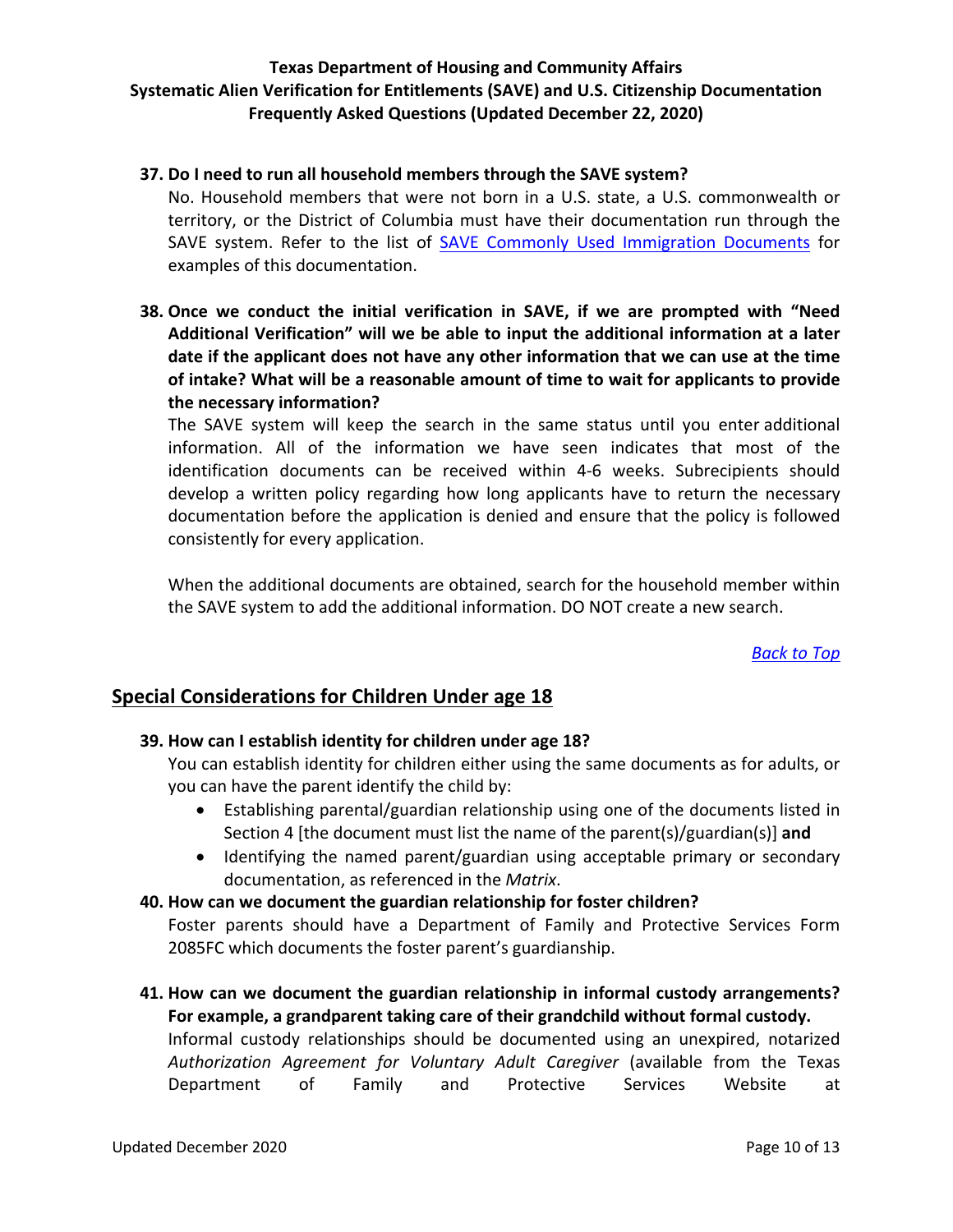[https://www.dfps.state.tx.us/site\\_map/forms.asp\)](https://www.dfps.state.tx.us/site_map/forms.asp) signed by at least one of the child's parents or legal guardians.

**42. Do we need to document parent/guardian relationship for every child?** No. You only need to document parent/guardian relationship if you are using that relationship to identify a child.

*[Back to Top](#page-0-0)*

## <span id="page-10-0"></span>**April 2019 Updates**

**43. What if a household member claims to be a U.S. born citizen but cannot provide documentation of their status consistent with the US Citizenship Documentation Matrix?**

Any individual that cannot provide documents that establish their status as a U.S. citizen, U.S. national, or qualified alien must be treated as an unqualified alien, as outlined in 10 TAC Chapters 1 and 6. U.S. born citizens that cannot provide documentation consistent with department guidelines as established in the US Citizenship Documentation Matrix must be treated as unqualified aliens.

**44. Does every household member have to provide either an identity document or citizenship/residency document to apply for CEAP? If one member does not have or claims not to have any documentation do we deny or pend them until they can get it? Or treat them as undocumented?**

Any individual that cannot provide documents that establish their status as a U.S. citizen, U.S. national, or qualified alien must be treated as an unqualified alien, as outlined in 10 TAC Chapters 1 and 6. Any household with a mixture of US citizens/US nationals/qualified aliens and unqualified aliens can be served as long as they meet eligibility requirements. Income eligibility would be calculated by including the income of all adult household members, regardless of status, but excluding unqualified aliens when determining household size, as described in 10 TAC §6.309 (CEAP) and §6.406 (WAP).

**45. Can a birth certificate be used as a citizenship document and a secondary identity document for the same client, e.g., B/C for citizenship—B/C and social for ID? Previously this was not allowed.**

Yes, a birth certificate can serve as both a primary document to establish citizenship and a secondary document for establishing identity.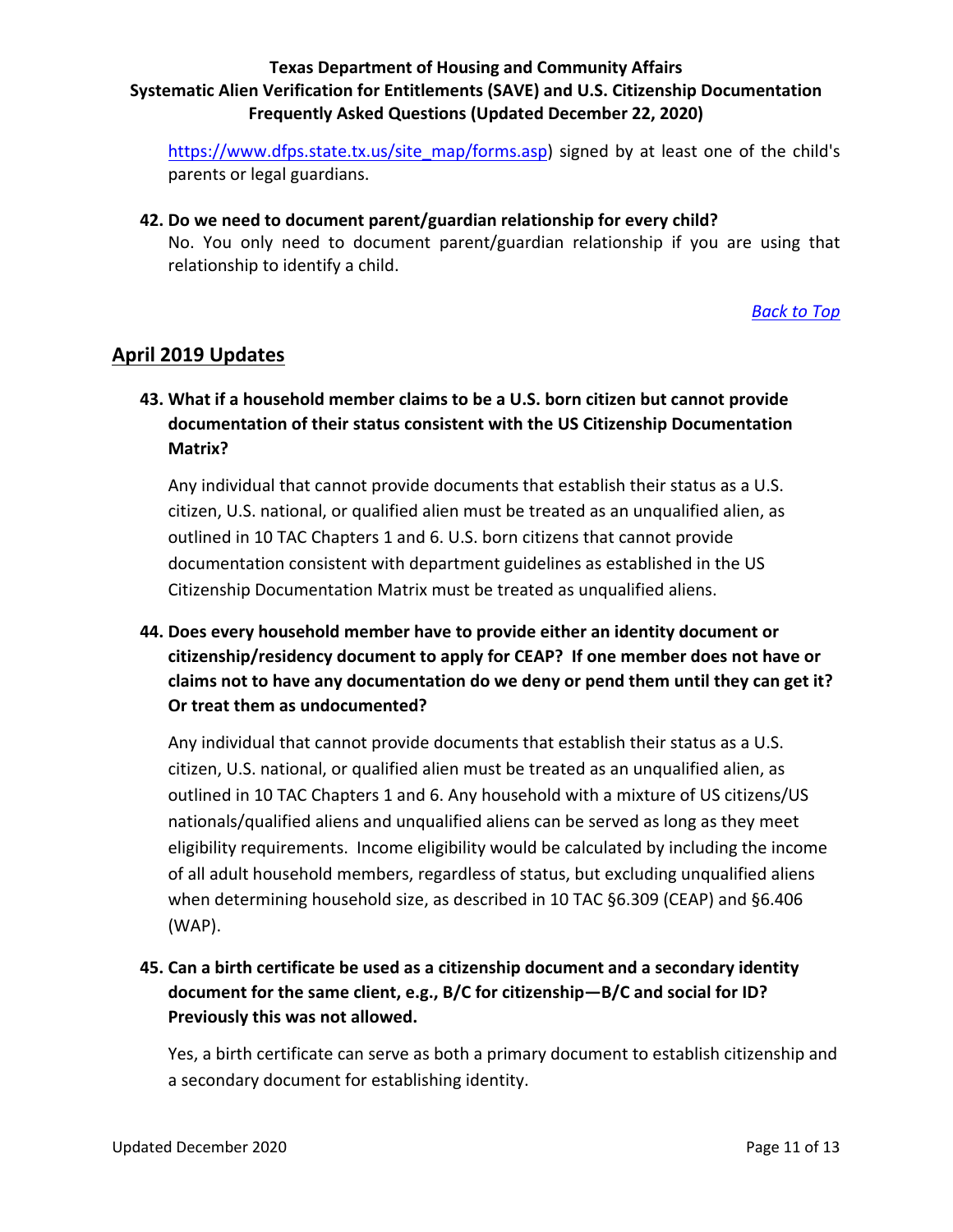**46. On the matrix there are several cards that require "the actual card", e.g., voter registration card, if a client is mailing, or faxing or e-mailing documents, when we get the copy of one of these cards do we require them to come into the office so we can see and copy "the actual card"?**

When submitting by mail, fax, or email, copies are acceptable since they cannot submit the actual cards by these means.

**47. Another voter registration card question, If we can verify an applicant is currently registered to vote by going to the SOS or TC Tax Assessor websites can those printouts be used in place of "the actual" voter registration card?**

Yes

**48. On the Household Verification Matrix, I noticed that the Voter Registration Card is no longer listed as proof of citizenship. Most clients, if unable to locate or obtain their birth certificate, can obtain a voter registration card. Seeing how you must be a citizen to vote, can we still use the Voter Registration Card as proof of citizenship?**

In preparation of our listing of acceptable documentation to establish citizenship, it was determined that a voter registration card was not acceptable documentation of citizenship. We never like to change the guidance that we give, but it happens sometimes as new information becomes available.

As for clients whose citizenship was documented using a voter registration card prior to the March 20, 2019 webinar and guidance release, retain the guidance you received for reference during monitoring, but as of March 20, 2019, all verification must conform to the guidance released during the March 20, 2019 webinar and on our Household Status Verification page at [https://www.tdhca.state.tx.us/community-affairs/save.htm.](https://www.tdhca.state.tx.us/community-affairs/save.htm)

## **49. Does a Birth Affidavit, DS-10 expire, i.e., do they have to be renewed annually for as a secondary citizenship document?**

No. It does not expire.

**50. When someone presents a certificate of citizenship or a certificate of naturalization and SAVE verifies them as a US citizen, in subsequent years is this first search verify citizenship as long as the SAVE verification showing they are a citizen is in the file?**

Certificates of Citizenship (Form N-560 or N-561) and Certificates of Naturalization (Form N-550 or N-570) only need to be run through SAVE once, as they do not expire and are not subject to change, unlike many other immigration documents. A copy of the